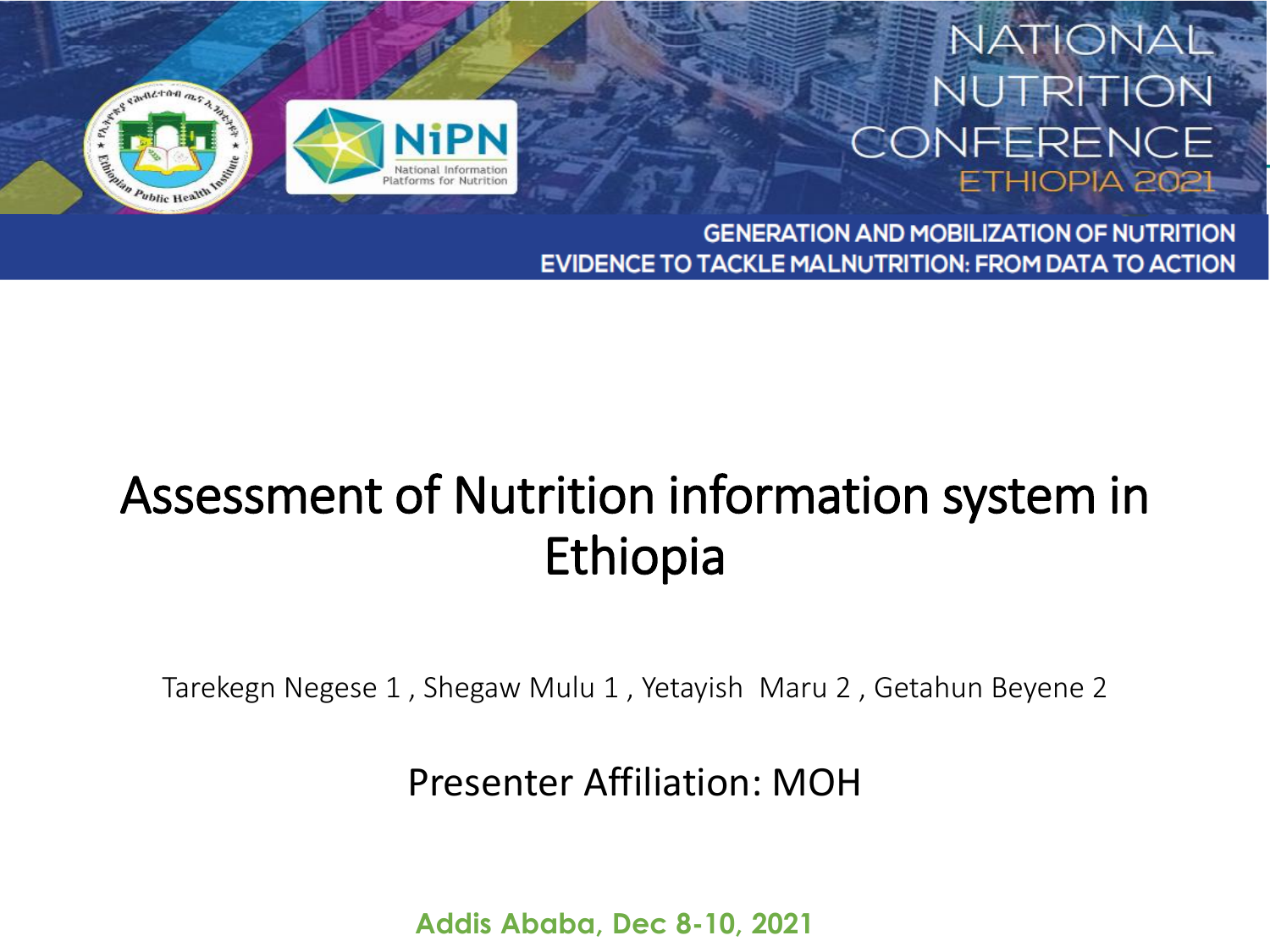## Presentation outline

**Untroduction Objectives O**Methodology **El Results and Discussion OConclusion QRecommendations**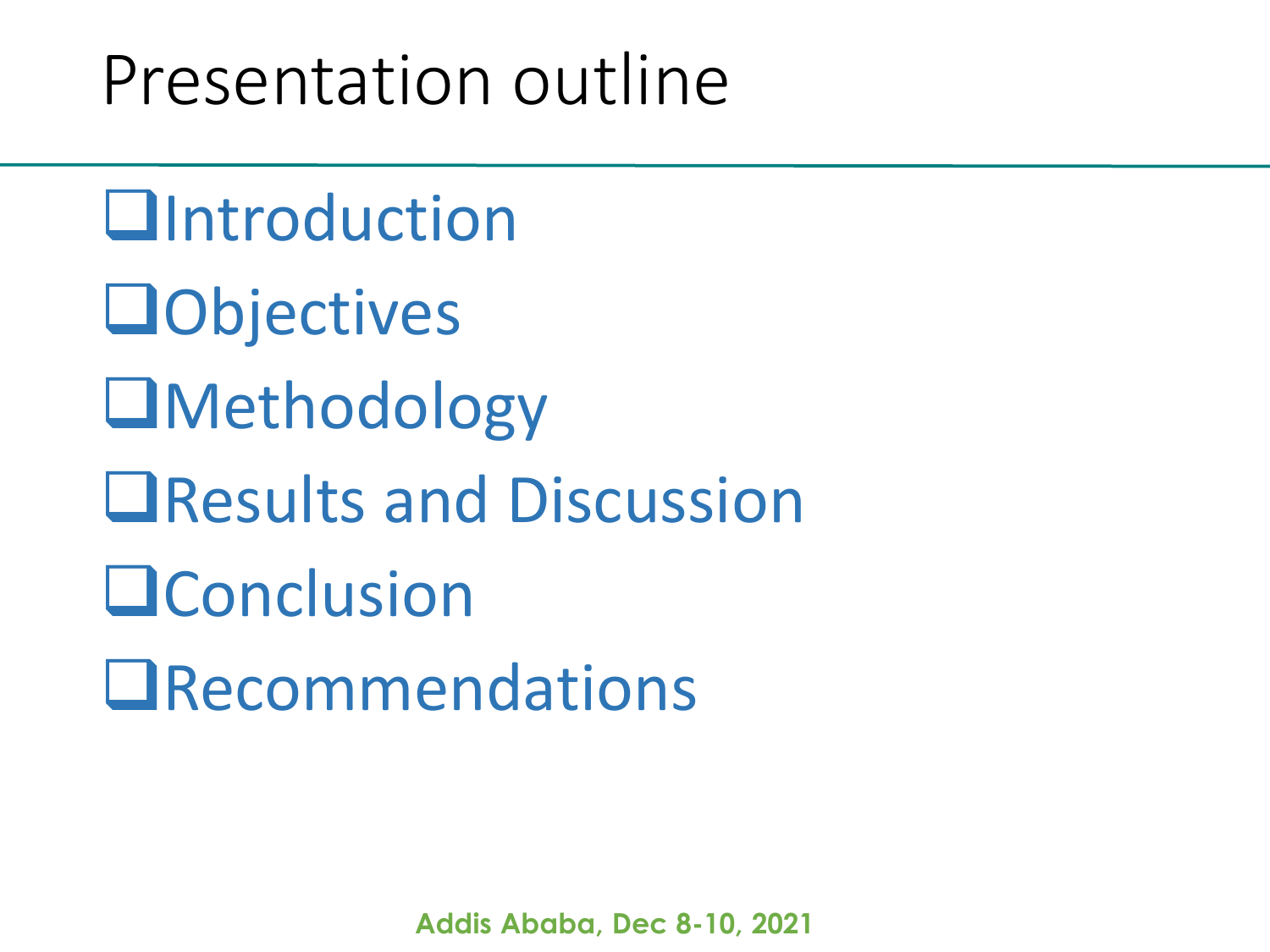## Introduction

 $\Box$ In Ethiopia, malnutrition is one of the major public health challenges. Over the past decade, Ethiopia has significantly reduced malnutrition but the problem is still high

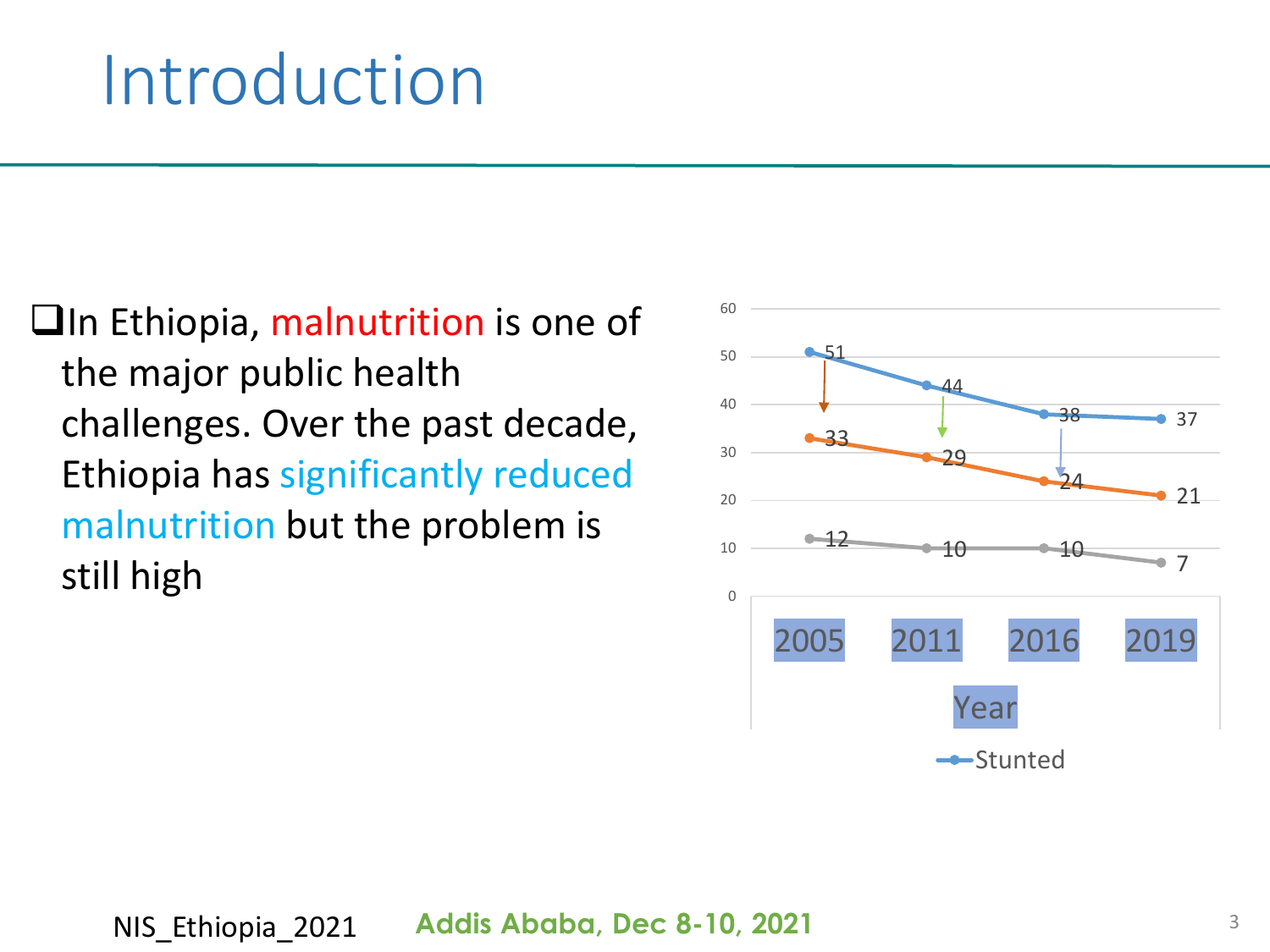## **Rational of the assessment**

- Understanding the current nutrition information system helps to identify the strengths and weaknesses that needs to be strengthened or changed.
- In 2020, the European Commission, UNICEF, and WHO jointly launched a project aimed at improving national nutrition information systems
- $\Box$ A strong information system is essential to track these global targets and other national nutrition goals and targets.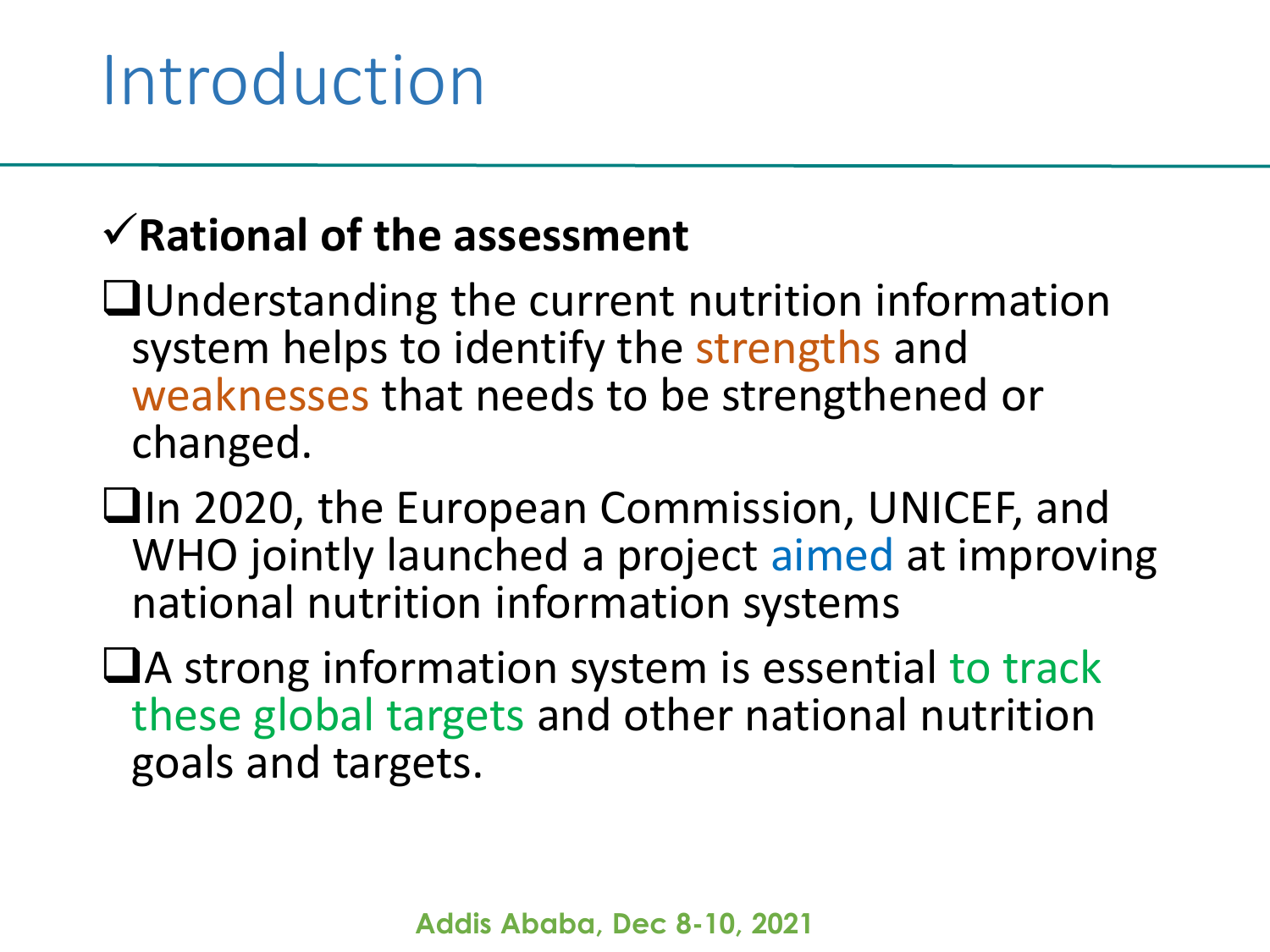# **Objectives**

#### **Li**The general objective

 $\checkmark$  To assess and determine the status of nutrition data management, quality, analysis and use mainly in the health sector

#### **Specific objectives were:**

- $\checkmark$  To assess the types of nutrition indicators and data sources available in the health sector
- $\checkmark$  To review the availability and use of nutrition data collection and reporting tools and procedures at different levels of the health system
- $\checkmark$  To determine the level of nutrition data quality at different levels of the health system
- $\checkmark$  To assess the level of nutrition information use at different levels of the health system
- $\checkmark$  To review multi-sectoral nutrition information systems in different sectors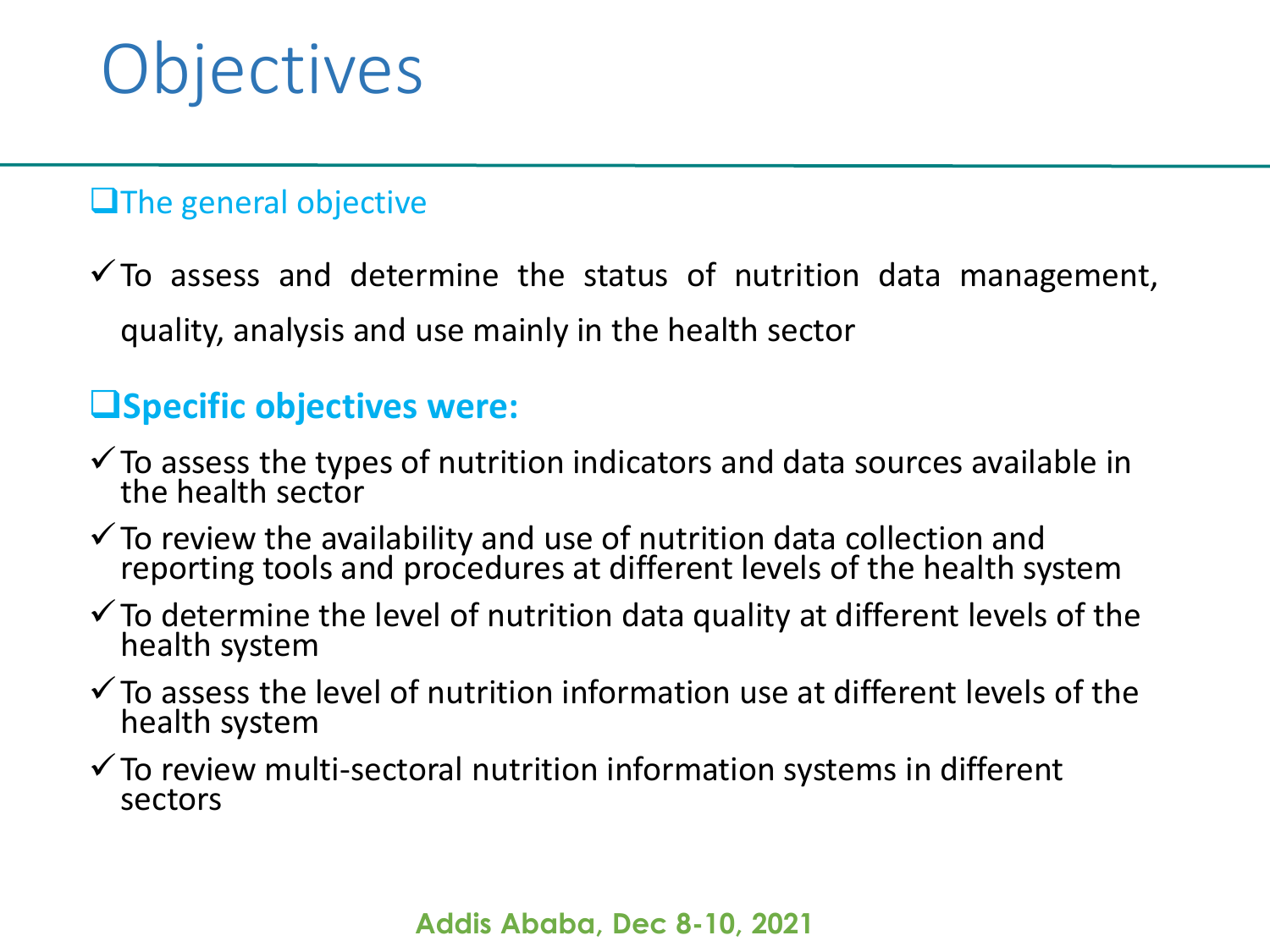# Methodology

#### **Study design**

• Cross-sectional study design (quantitative and qualitative data collection)

#### **Sample size and sampling procedures**

- Purposive sampling methodology
- Three regions (agrarian, urban, pastoralist)
- Health sector:
	- 3 RHBs, 6 ZHDs, 9 WoHOs, 3 hospitals, 18 HCs, 11 health posts
	- Interviewees: MCH, nutrition focals, M&E/HMIS focals, HEWs
- Other sectors: 14 agri offices, 14 education, 8 water offices
	- Agriculture, Education and water sectors
	- M&E experts and nutrition focal persons of the sectors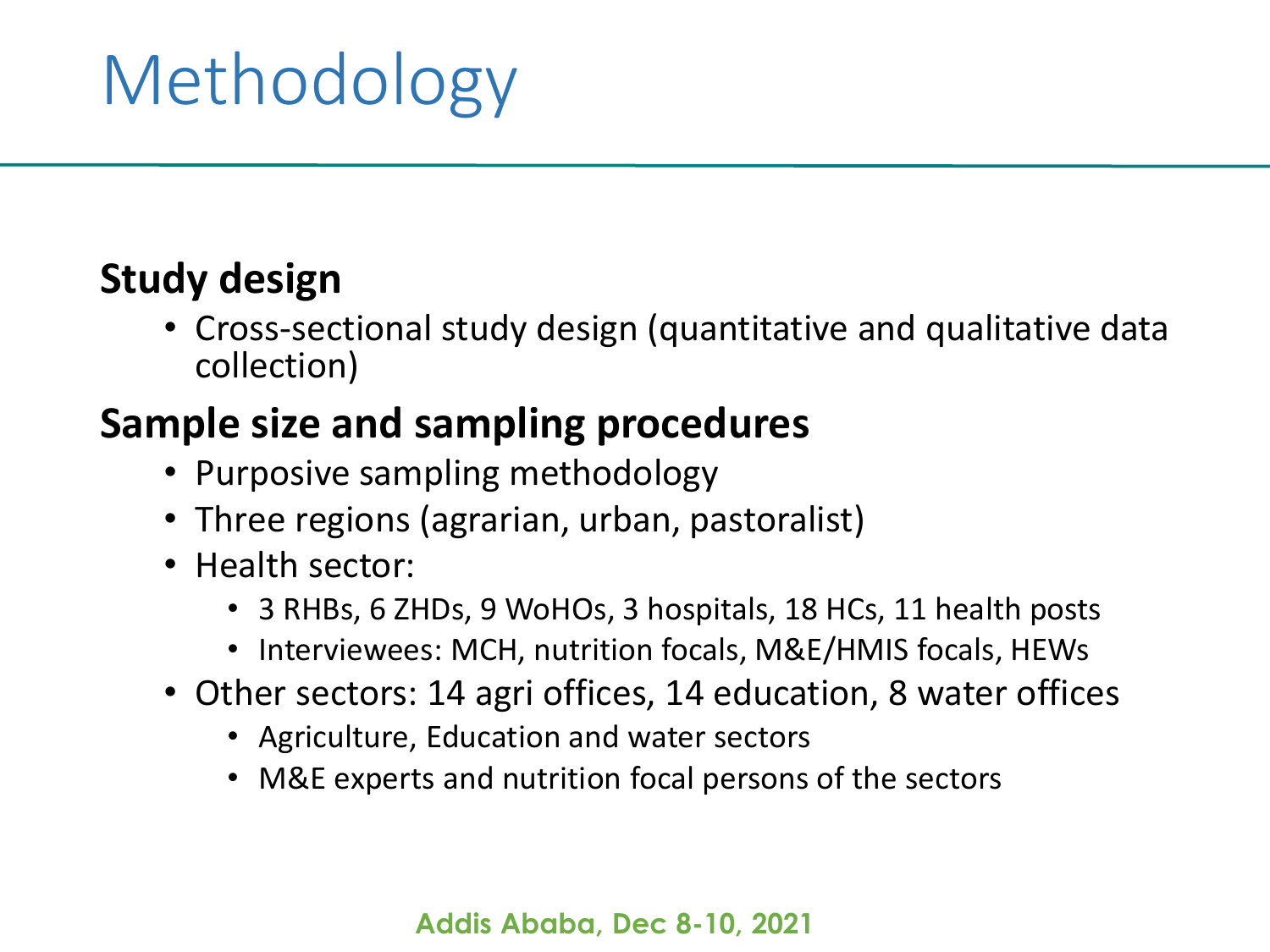# Results and Discussion

- NIS in the health Sector
- Nutrition indicators
- Nutrition data sources
- Nutrition data management
- Data quality
- Data use
- NIS in other sectors (nutrition sensitive data)
- Information System in the sectors
- Multi-sectoral nutrition data management,
- Multi-sectoral data sharing and use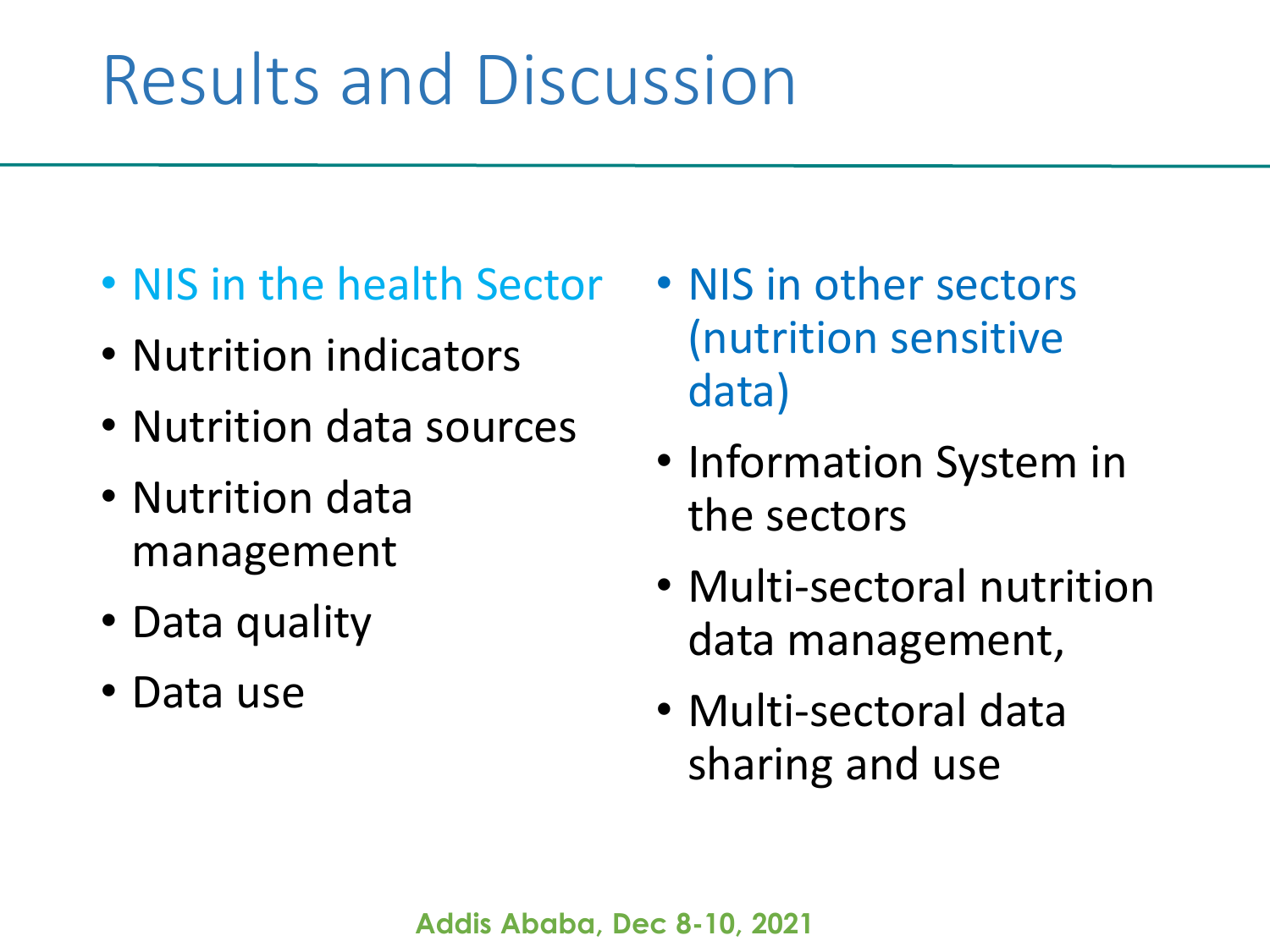# Nutrition indicators

#### **Core nutrition indicators identified and tracked in the health sector**

- HSTP-II: 7 nutrition indicators (outcome and impact)
- National food and nutrition strategy indicators: 118 of 282 are expected directly from health sector
- Mainly tracked via the HMIS and EDHS/Mini-EDHS
- Core indicators aligned with global nutrition indicators
- Indicators of the Global nutrition monitoringframework that can be tracked by the Ethiopian HIS: 14 of the 20
- Nutrition indicators in the routine HMIS
	- Standard national indicators reference guide available
	- The reference sheet: Details the definition, formula, interpretation, data source, reporting frequency and level of nutrition indicators
	- Guideline available in 95% of the assessed facilities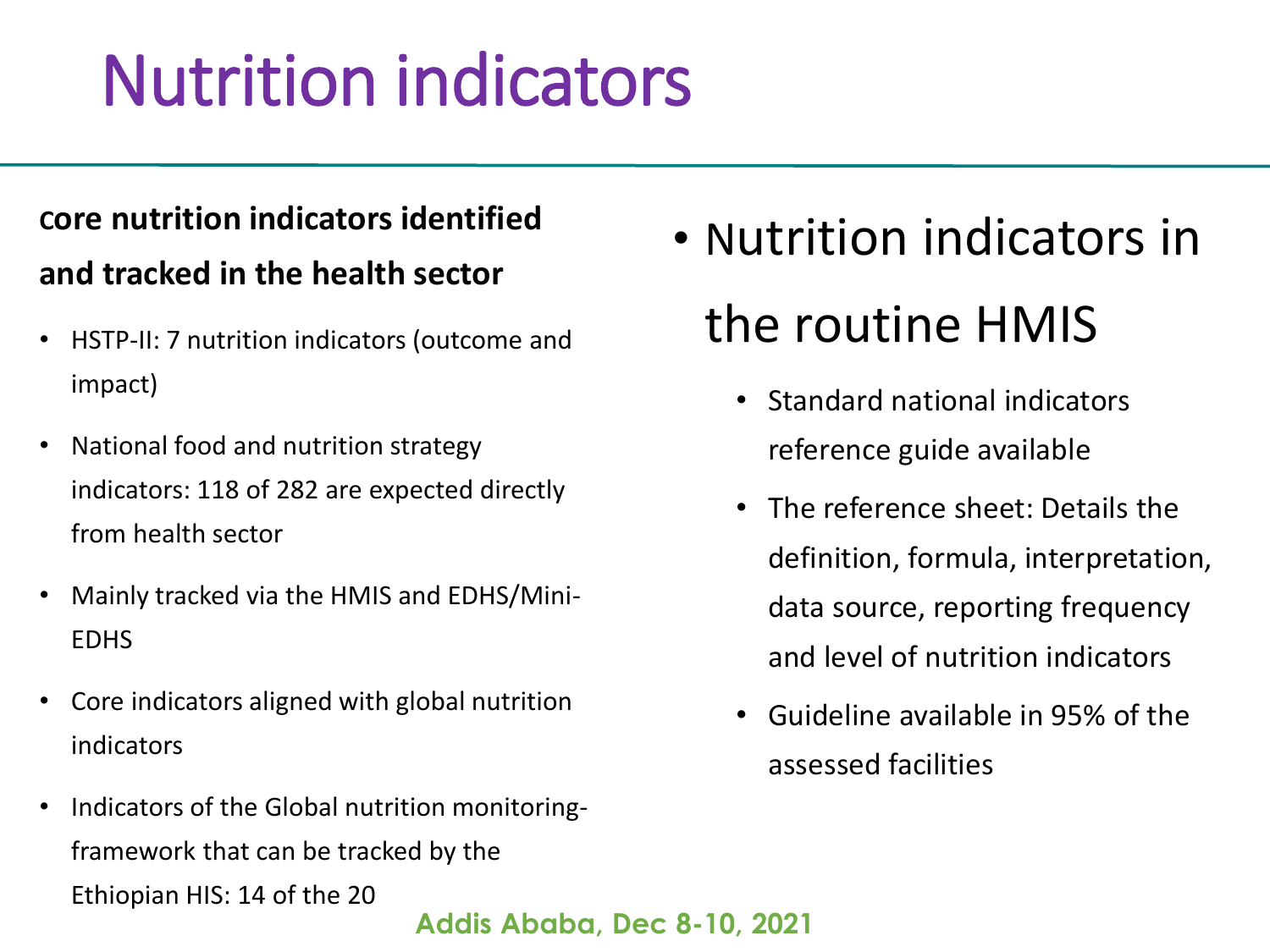## **Nutrition indicators…**

#### Adequacy of indicators for nutrition program M&E:

- 8 indicators in HMIS (Screening, supplementation, Rx related)
- Most responded that the existing nutrition indicators in the HMIS are inadequate
- It lacks some areas such as: Adolescent nutrition screening, adolescent supplementation, Infant and Young Children feeding (IYCF) related

#### Key informants responded:

*"The existing standard HMIS nutrition data collection and reporting formats are not adequately addressing current nutrition data needs. It does not include data on nutrition supply and doesn't have indicators on Infant and Young Children feeding (IYCF)"* HMIS unit expert, Oromia RHB

*"…I am not satisfied with the current nutrition indicators. We are collecting parallel report because of incompleteness of the required nutrition data elements. To avoid the parallel reports, indicators should be allinclusive*" MCH head, Addis Ketema sub city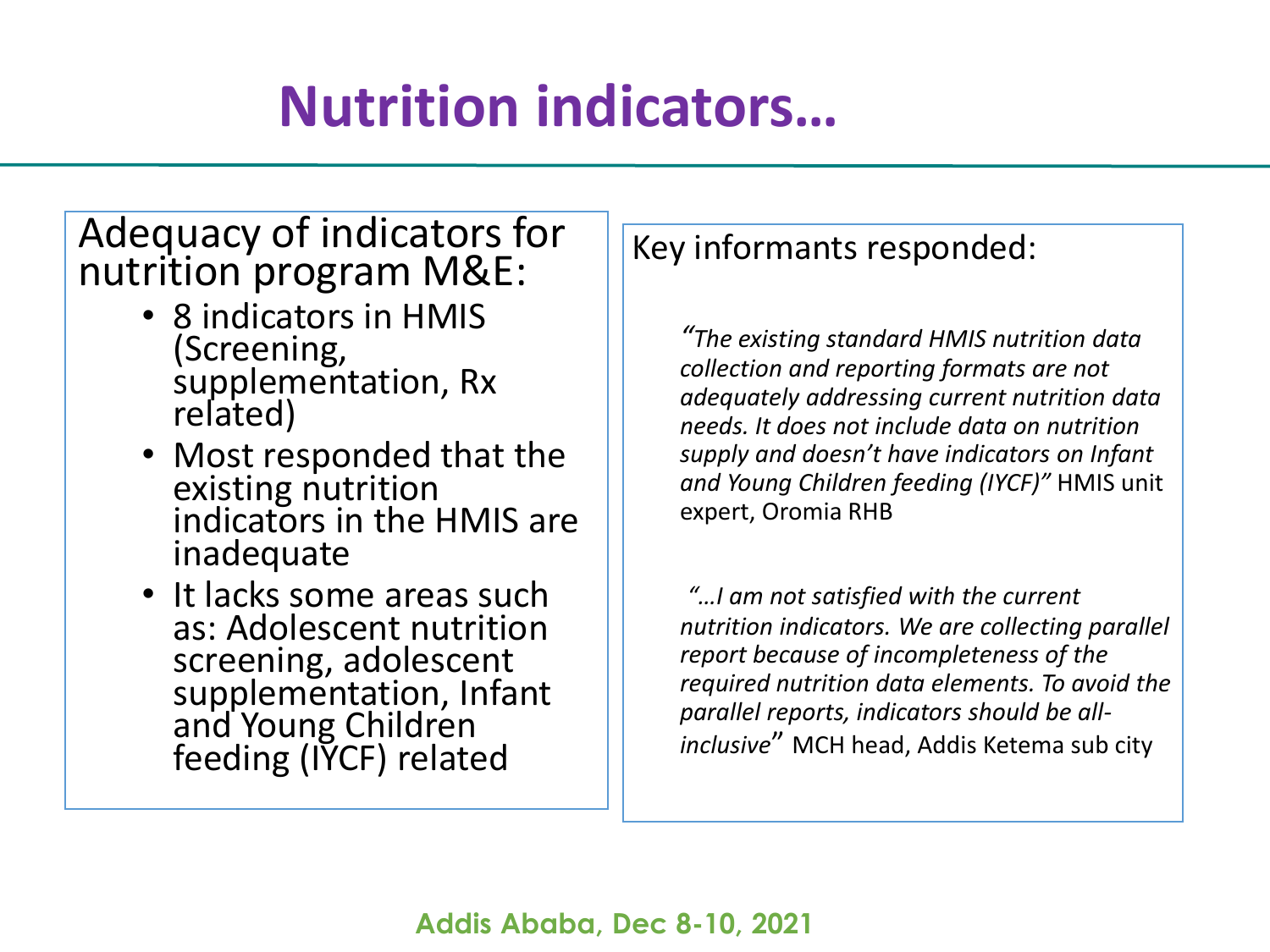#### Availability of nutrition data sources/tools

| <b>Nutrition tool</b>                                                     | <b>Availability (%)</b> | Run out in the last 6<br>months? (%) |  |  |  |
|---------------------------------------------------------------------------|-------------------------|--------------------------------------|--|--|--|
| <b>CINUS Register (Comprehensive</b>                                      | 81.0                    | 27.3                                 |  |  |  |
| <b>Pregnant and Lactating Women (PLW) Nutrition Screening</b><br>register | 81.0                    | 9.1                                  |  |  |  |
| Infant immunization and growth                                            | 90.5                    | 9.1                                  |  |  |  |
| <b>Therapeutic Food Program register</b>                                  | 66.7                    | 9.1                                  |  |  |  |
| <b>CINUS Tally sheet</b>                                                  | 52.4                    | 9.1                                  |  |  |  |
| <b>EPI GM tally</b>                                                       | 76.2                    | 18.2                                 |  |  |  |
| <b>Nutrition card</b>                                                     | 71.4                    | 45.5                                 |  |  |  |
| <b>OTP</b> card                                                           | 81.0                    | 45.5                                 |  |  |  |
| Multi (SC) card                                                           | 61.9                    | 27.3                                 |  |  |  |
| <b>HMIS recording and reporting procedures manual</b>                     | 85.0                    |                                      |  |  |  |
| <b>HMIS indicator reference guide</b>                                     | 95.0                    |                                      |  |  |  |
| Data quality guideline                                                    | 70.0                    |                                      |  |  |  |
| Information use guideline                                                 | 80.0                    |                                      |  |  |  |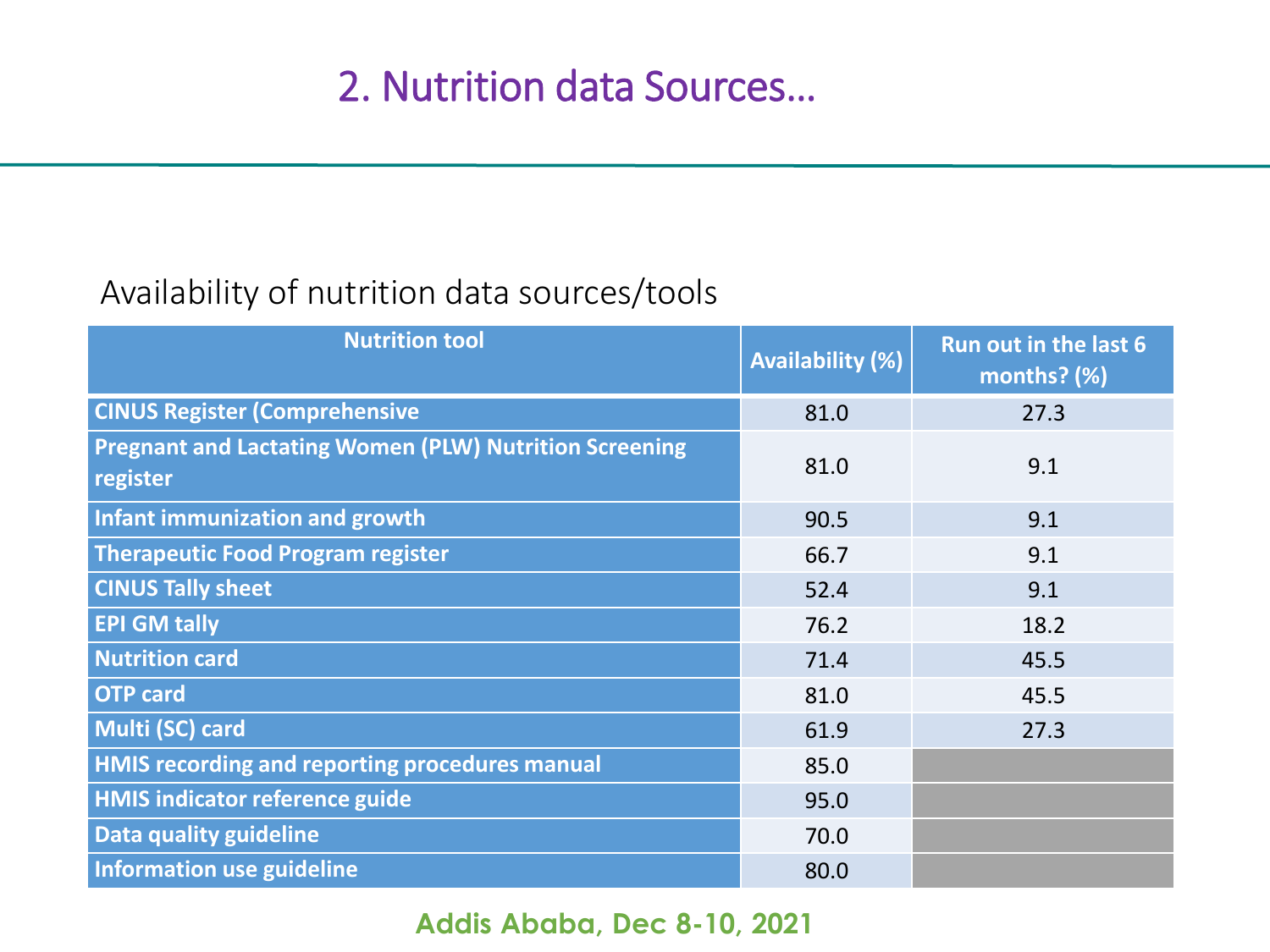## 3. Nutrition data Management

Nutrition data compilation, aggregation, reporting

- Standard recording and reporting procedures available: National guideline
	- Compile from each unit and to the HMIS unit
	- One reporting channel, standard reporting flow and timeline available
- Use of some tools was low
	- ANC tally: 21%
	- CiNUS tally (for VAS reporting): 10%
	- CiNUS tally (for GMP reporting): 16%
- Compilation: Standard procedure in most facilities

"*The nutrition focal person collects report from registers, tally sheets, and from health extension workers. She then send the report to the HMIS unit using the standard reporting format."* Arada HC, HMIS unit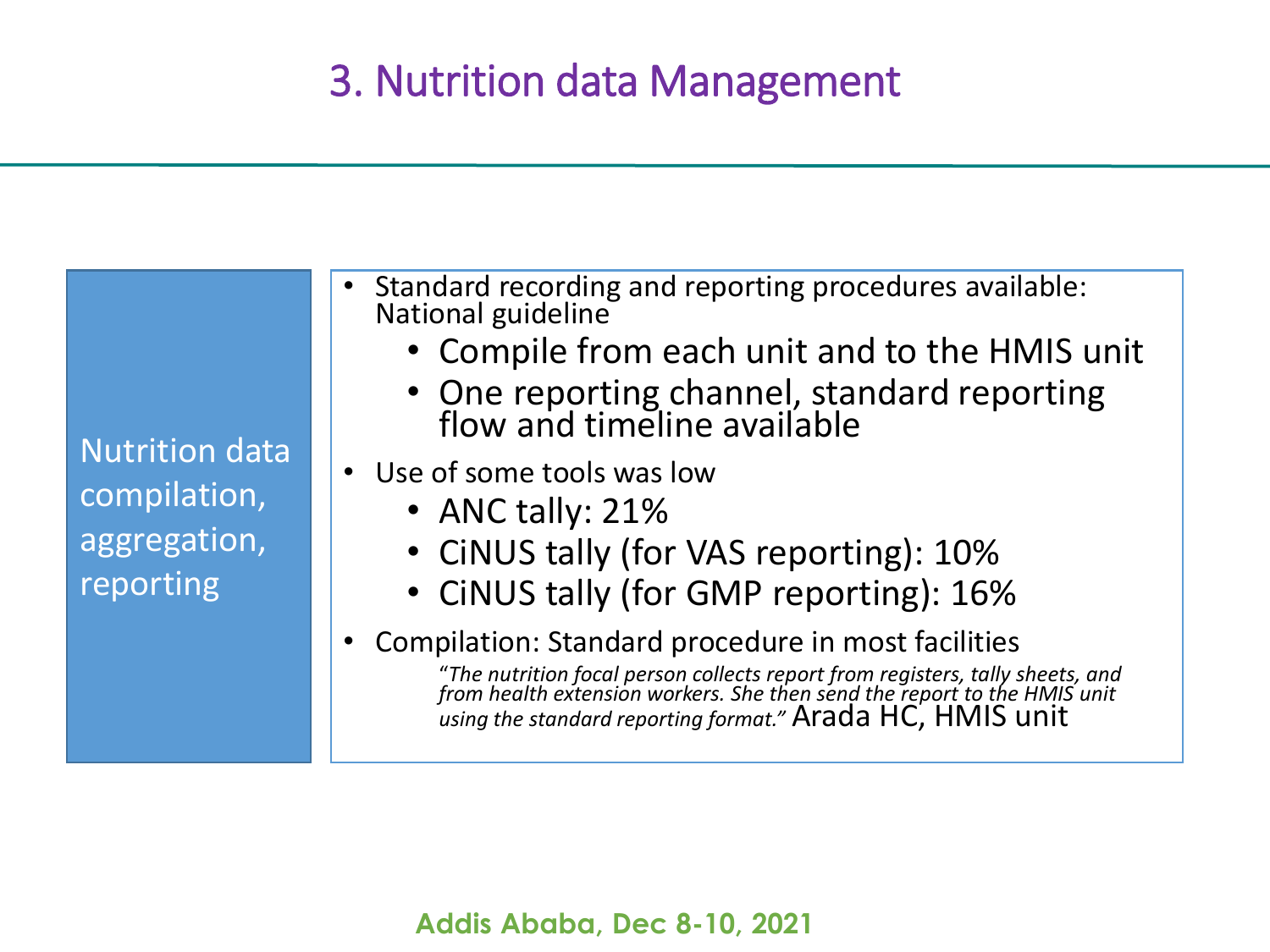#### Nutrition source document completeness

| <b>Data element</b>                                                         | # of entries/<br>individual<br>data checked | <b>Complete</b> | <b>Partially</b><br>complet<br>e |  |  |
|-----------------------------------------------------------------------------|---------------------------------------------|-----------------|----------------------------------|--|--|
|                                                                             |                                             | No (%)          | No (%)                           |  |  |
| <b>Completeness of ANC</b><br>register (for IFA<br>reporting)               | 190                                         | 160 (84%)       | 30 (16%)                         |  |  |
| <b>CINUS register (for GM)</b>                                              | 150                                         | 100 (67%)       | 50 (33%)                         |  |  |
| <b>Delivery register (for low</b><br>birth weight)                          | 190                                         | 150 (79%)       | 40 (21%)                         |  |  |
| <b>TFP register (For Number</b><br>of children with SAM<br>admitted to TFP) | 190                                         | 168(84%)        | 30 (16%)                         |  |  |
| <b>Total</b>                                                                | 720                                         | 570 (79%)       | 150<br>(21%)                     |  |  |

- Overall completeness = 79%, lower than the standard (>=90%)
- A key informant said "*CINUS register is not easy to record and use, which leads to nutrition data quality problem*" Deroise HC, Afar, HMIS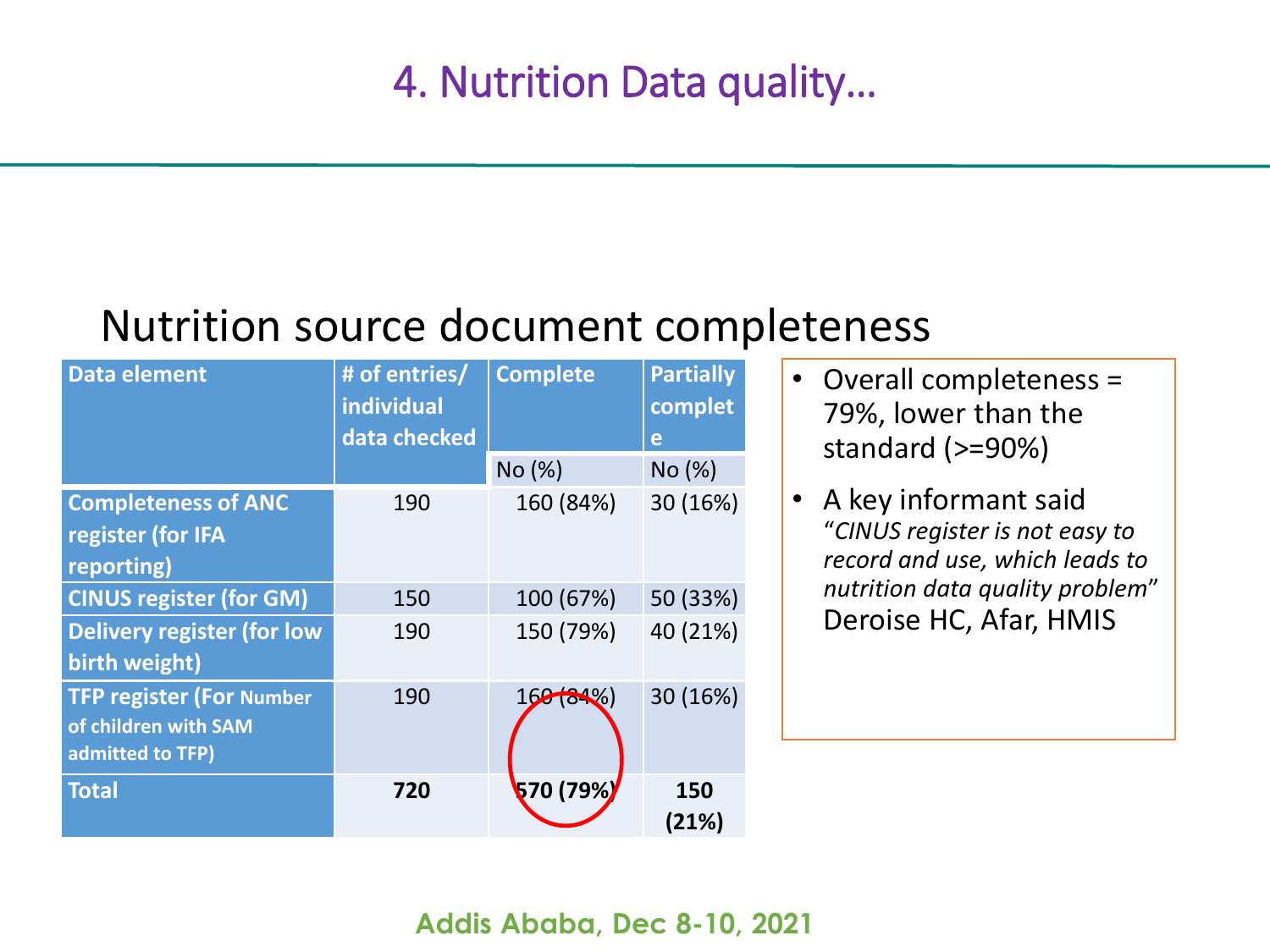#### Nutrition data accuracy

|                           | Oromia | <b>Addis</b><br>Ababa | Afar | Total |
|---------------------------|--------|-----------------------|------|-------|
| VF IFA                    | 0.87   | 0.66                  | 1.34 | 0.79  |
| <b>VF GMP</b>             | 0.54   | 0.56                  | 0.45 | 0.55  |
| VF VAS                    | 0.45   | 0.45                  | 0.56 | 0.47  |
| <b>VF MAM</b>             | 0.75   | 0.43                  | 0.77 | 0.77  |
| VF SAM                    | 0.36   | 0.70                  | 0.84 | 0.69  |
| <b>VF LBW</b>             | 1.61   | 0.56                  | 1.08 | 0.66  |
| VF Live birth<br>weighted | 1.15   | 0.61                  | 1.54 | 0.75  |
| VF TFP                    | 0.98   | 0.76                  | 1.18 | 0.94  |

| Kev    |                                     |
|--------|-------------------------------------|
| - Red  | VF<0.90; over reported              |
| Green  | VF between 0.9 and 1.10; Consistent |
| Yellow | VF >1.10; under reported            |

- 7 of the 8 indicators: Over-reported
- AA: All indicators were over reported
- Oromia: 5 over reported, 2 under reported, 1 accurate
- Afar: 4 over reported, 3 under reported, 1 accurate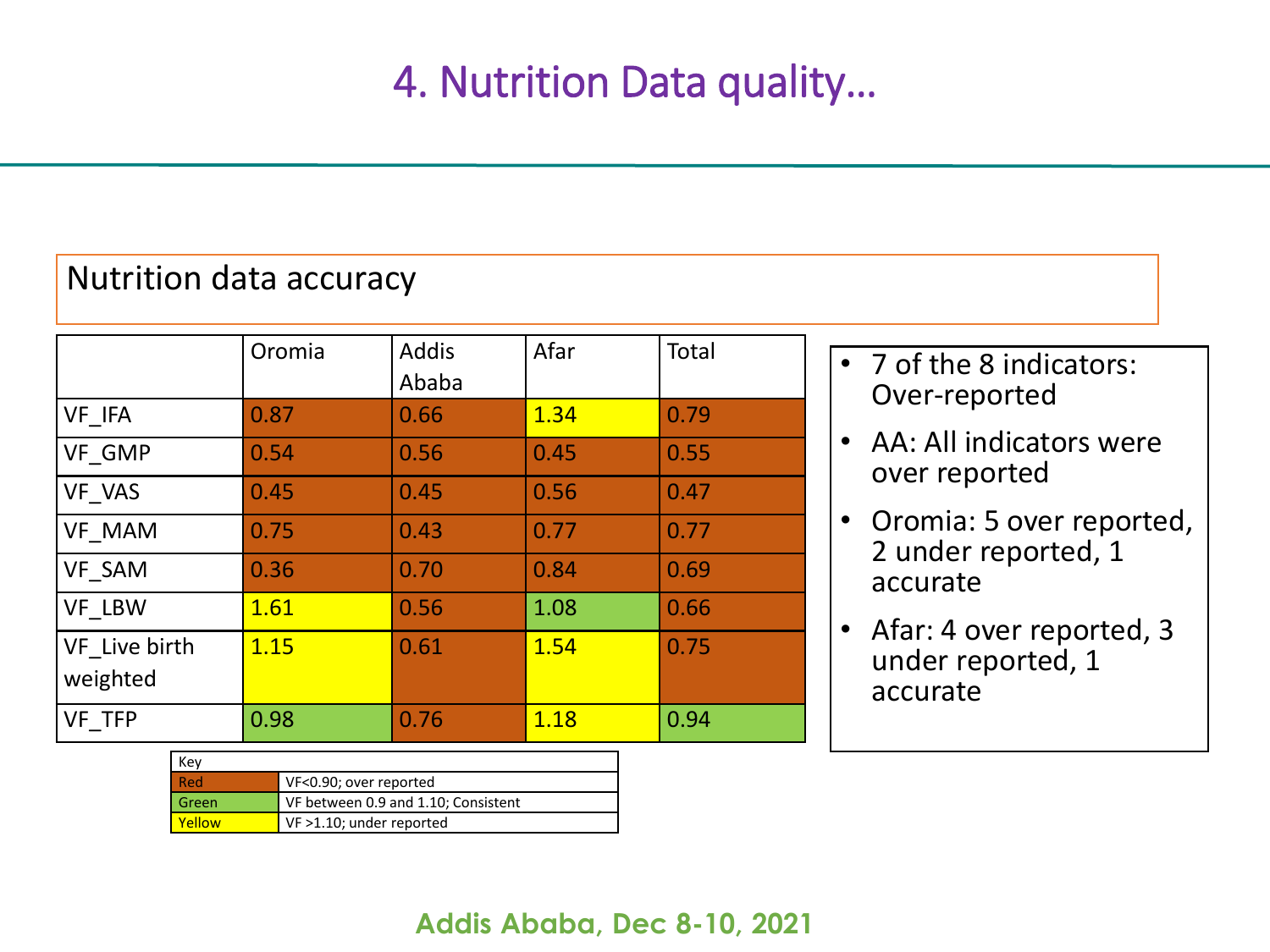#### Proportion of health facilities with data verification and level of data verification at health facilities

|                                                                                                                                        |        | <b>GMP</b><br>IFA |                | <b>VAS</b> |     | <b>MAM</b>            |     | SAM |                         | LBW |     | Live births<br>weighed |          | <b>TFP</b> |          |     |
|----------------------------------------------------------------------------------------------------------------------------------------|--------|-------------------|----------------|------------|-----|-----------------------|-----|-----|-------------------------|-----|-----|------------------------|----------|------------|----------|-----|
|                                                                                                                                        | No.    | %                 | No.            | %          | No. | %                     | No. | %   | No.                     | %   | No. | %                      | No.      | %          | No.      | %   |
| % of facilities providing<br>the service and<br>reporting data that<br>have all required<br>source records and<br>reports              | 21     | 100%              | 19             | 90%        | 16  | 76%                   | 19  | 90% | 19                      | 90% | 20  | 95%                    | 20       | 95%        | 19       | 90% |
| % of facilities for which<br>source data exactly<br>match reported data                                                                | $10\,$ | 48%               | 8 <sup>1</sup> | 42%        |     | رمد<br>J <sub>1</sub> | 9   | 47% |                         | 37% | 15  | 75%                    | 13       | 65%        | $6 \mid$ | 32% |
| % of facilities that<br>over-report by more<br>than $10\%$ (VF < 0.90)                                                                 |        | 33%               | 8              | 42%        | 11  | 69%                   |     | 37% | 9                       | 47% |     | 5%                     |          | 5%         |          | 37% |
| % of facilities that<br>under-report by more<br>More than 50% of facilities were either over reporting or under reporting<br>$\bullet$ |        | 19%               | 3              | 16%        |     | 0%                    |     | 16% | $\overline{\mathsf{3}}$ | 16% | 41  | 20%                    | $6 \mid$ | 30%        | $6 \mid$ | 32% |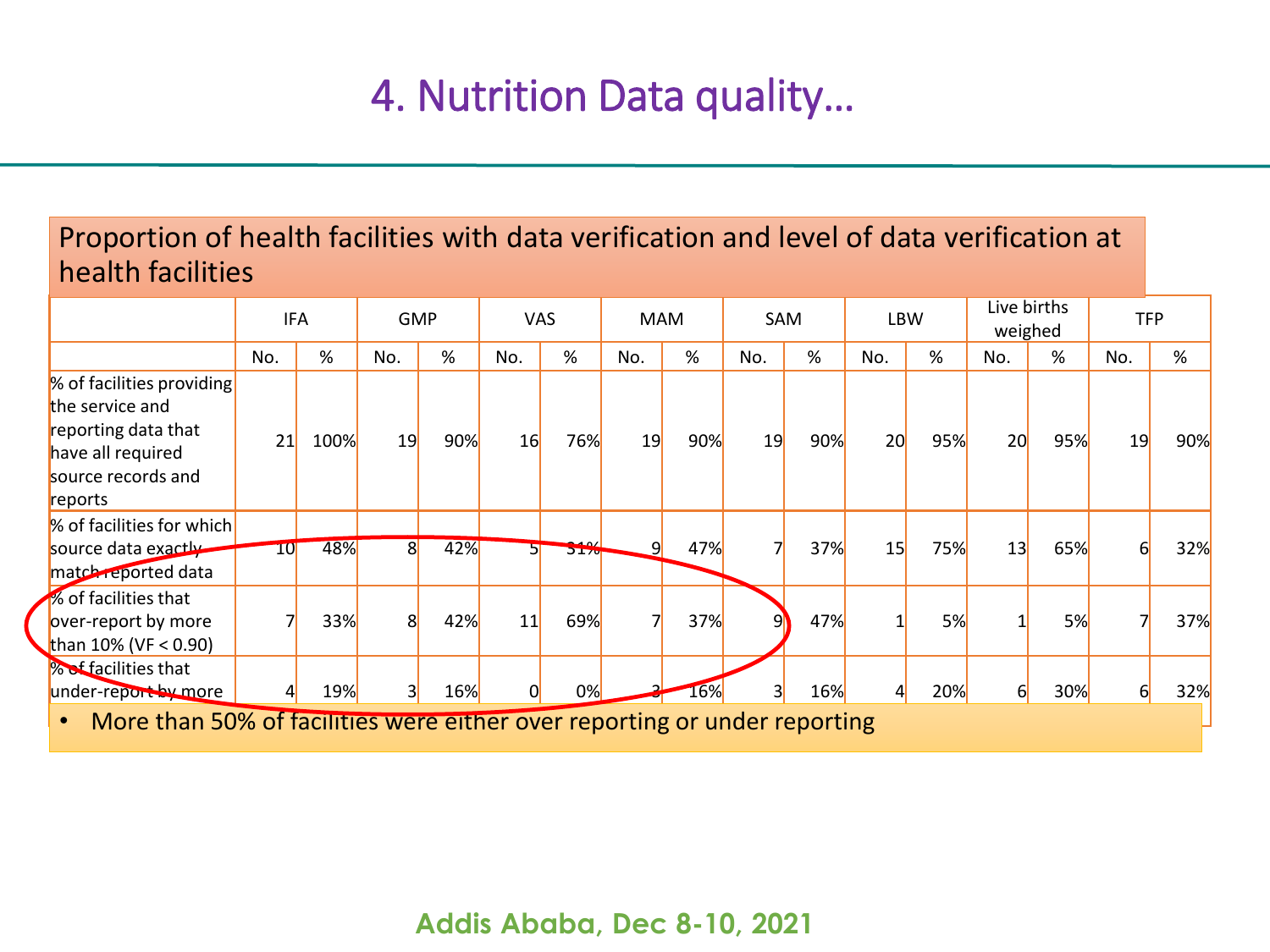#### • Reasons for data discrepancy between recorded and reported data

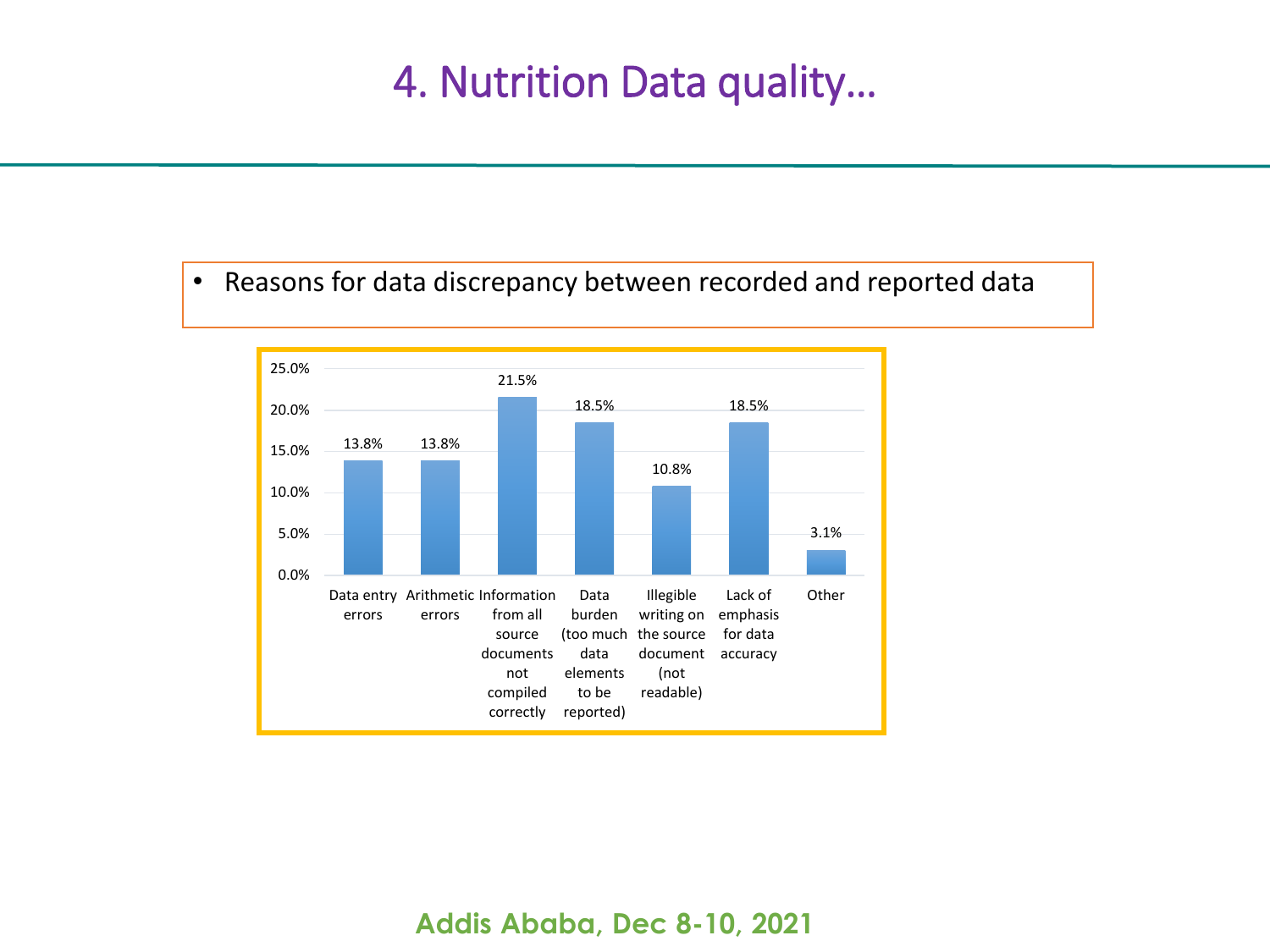### NIS in other Sectors

- The majority of respondents (65%) reported that their offices did not have a multi-sectoral nutrition data management and reporting system
- Among those that report nutrition related data to the next level, the majority (65%) did not have a designated person to collect/compile data
- The majority (71%) have not been trained on nutrition information system.
- All the offices at regional and zonal levels did not report nutrition program data to the sector that coordinate nutrition program
- All the assessed sectors reported that multi-sectoral nutrition data use for nutrition program improvement was absent.
- No access to nutrition data from other sectors.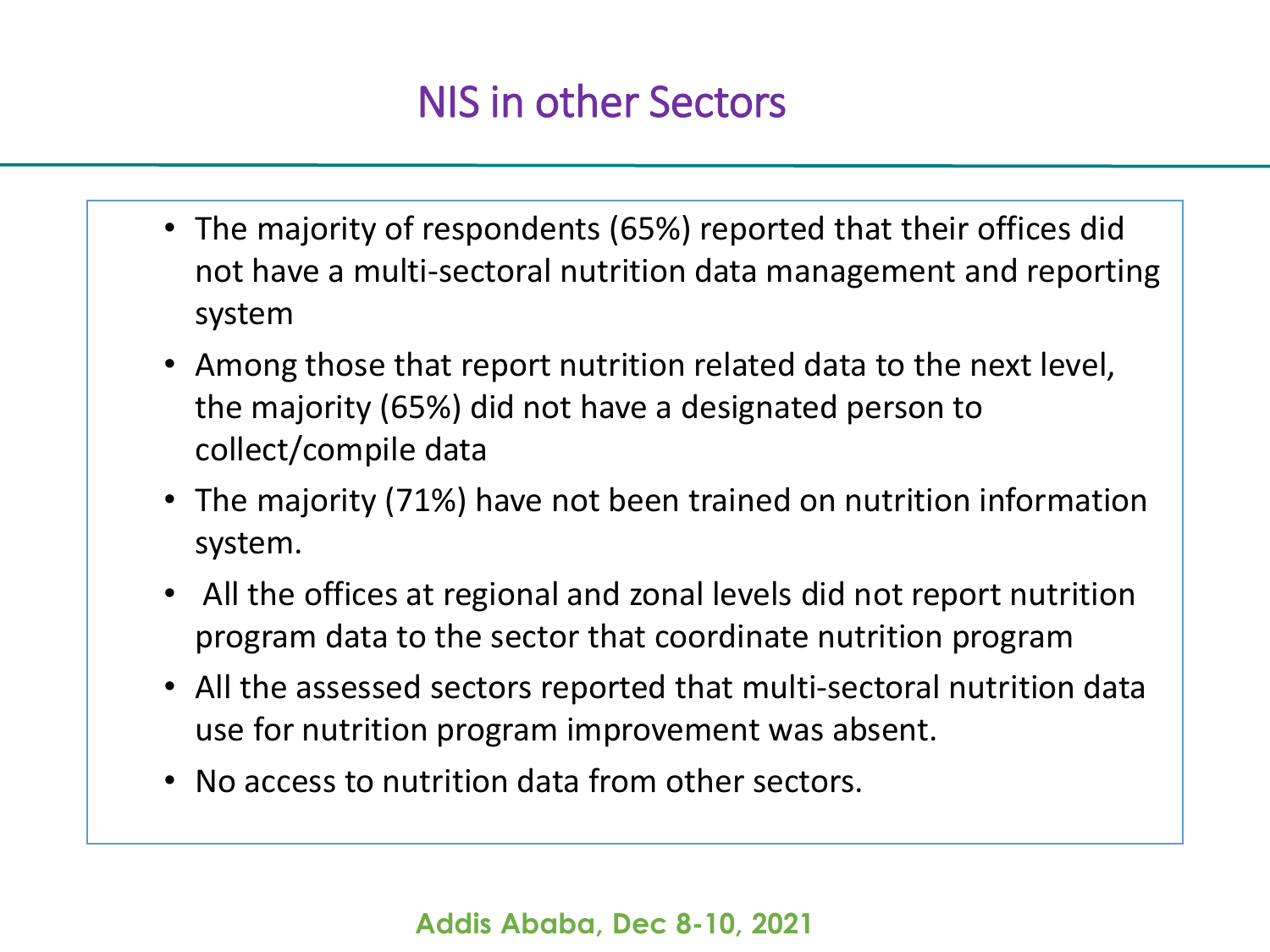**Challenges raised by the majority of the key informants** 

**on multi-sectoral information system were:**

- Low coordination and lack of budget
- Lack of awareness on nutrition information in others sectors
- Lack of standardized report formats in other sectors, other than the health sector
- Nutrition program policy, strategy and guidelines are not familiarized at lower level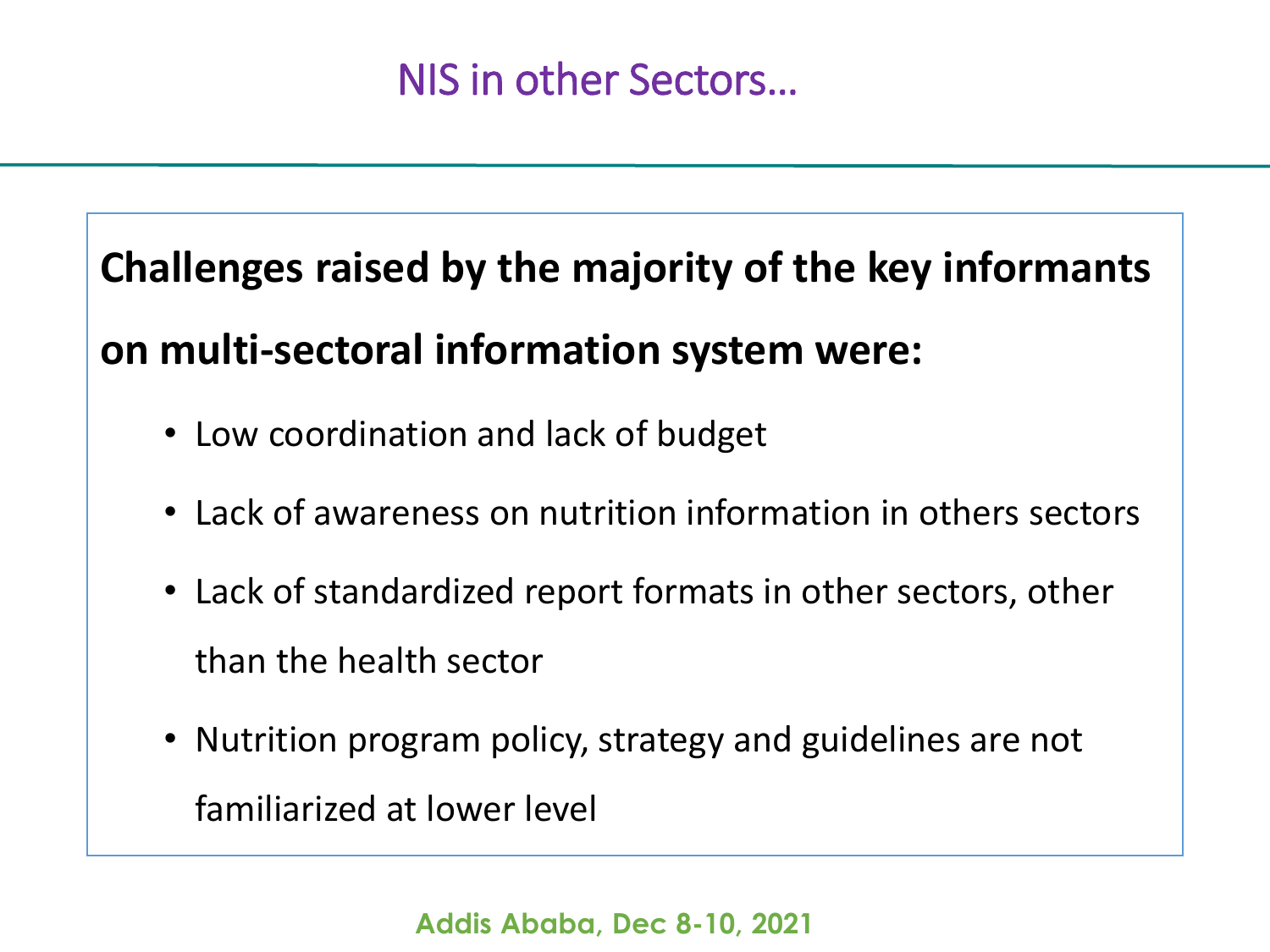## **Conclusion**

- Nutrition information in the health sector is well structured and standardized. However, there is still some challenges persists which includes:
- Shortage of tools and parallel
- Nutrition data quality in the health sector is found to be low
- Limited data analysis and use practice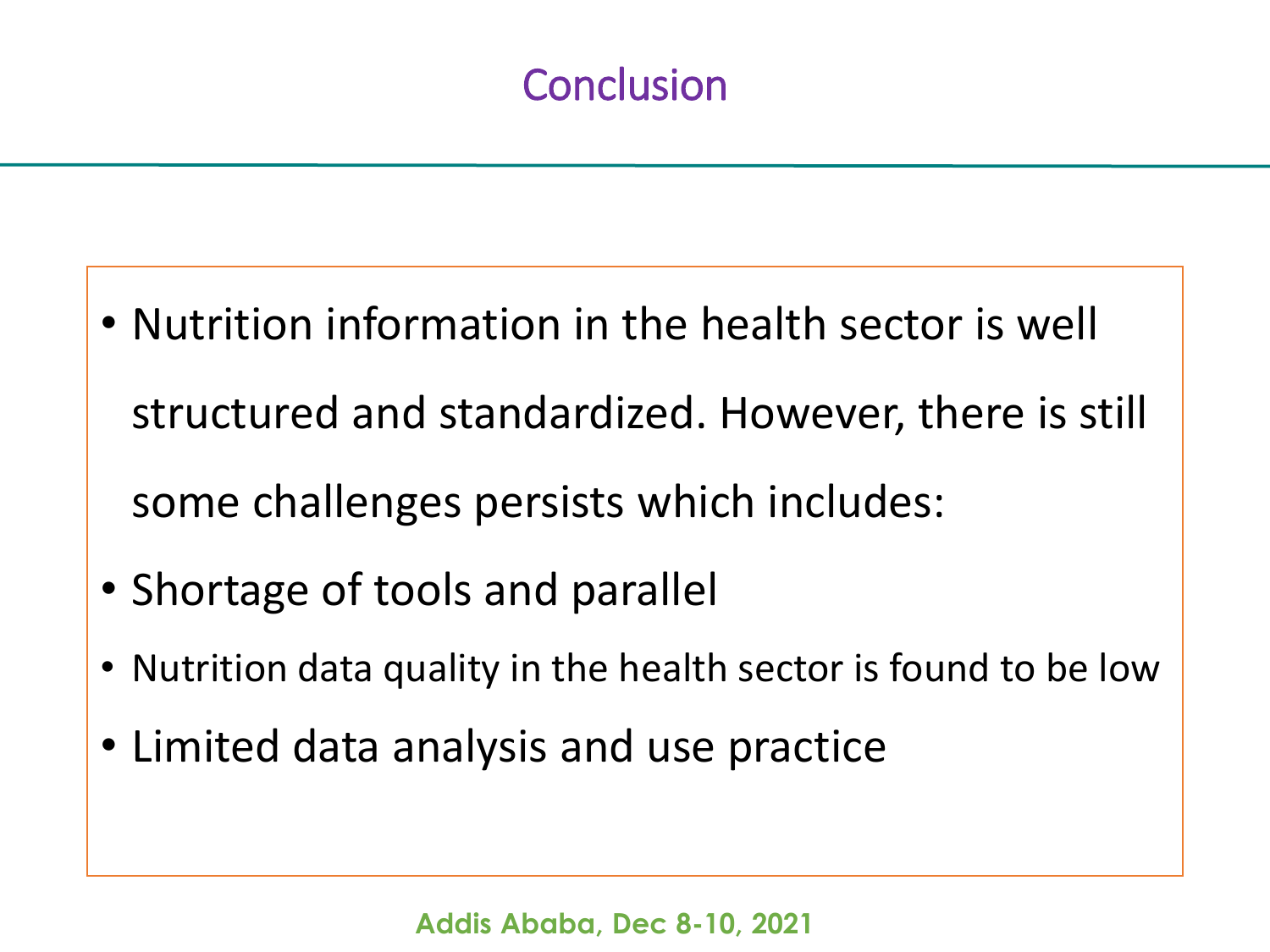## Conclusion…

- NIS in other sectors: Weak, not well standardized
- Multi-sectoral nutrition data exchange, review and use is very weak
- Nutrition sensitive data collection and reporting is weak
- UNISE, a multi-sectoral nutrition information system, which can improve multi-sectoral nutrition data use is implemented, but its implementation is limited to few sites where SD is implemented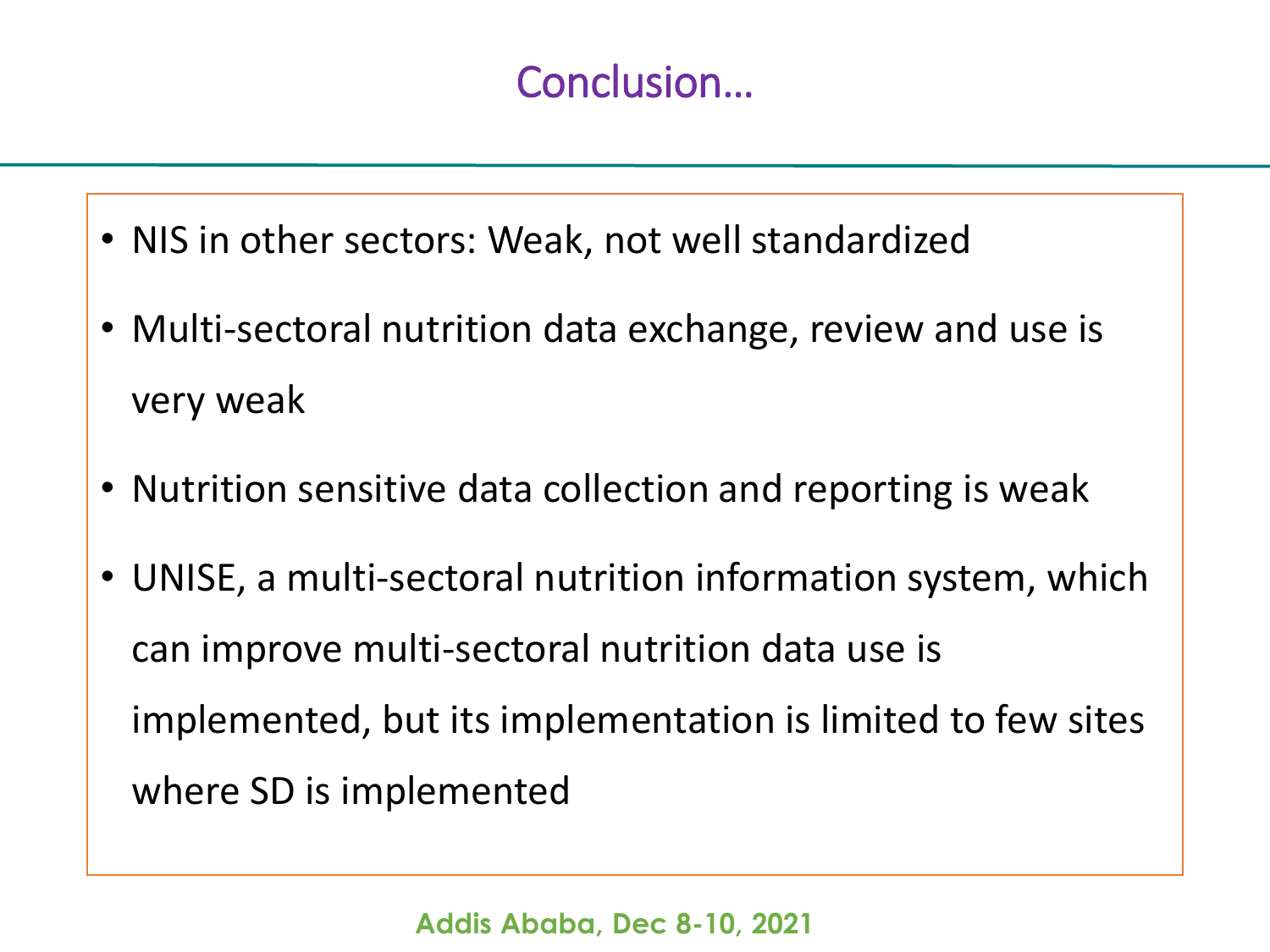#### Recommendations

#### • Short term

- Include additional indicators and data elements in the existing HMIS (This recommendation is already being used)
- Provide trainings to MCH, nutrition program managers/experts, M&E/HMIS officers on nutrition information system at different levels
- Design, print and distribute adequate nutrition data collection tools (registers, tally sheets) to health facilities
- Support DHIS2 customization and implementation
	- The revised nutrition indicators, data quality validations
	- Dashboard creation, use
- Provide mentorship, supportive supervision
- Strengthen regular nutrition data review at d/t level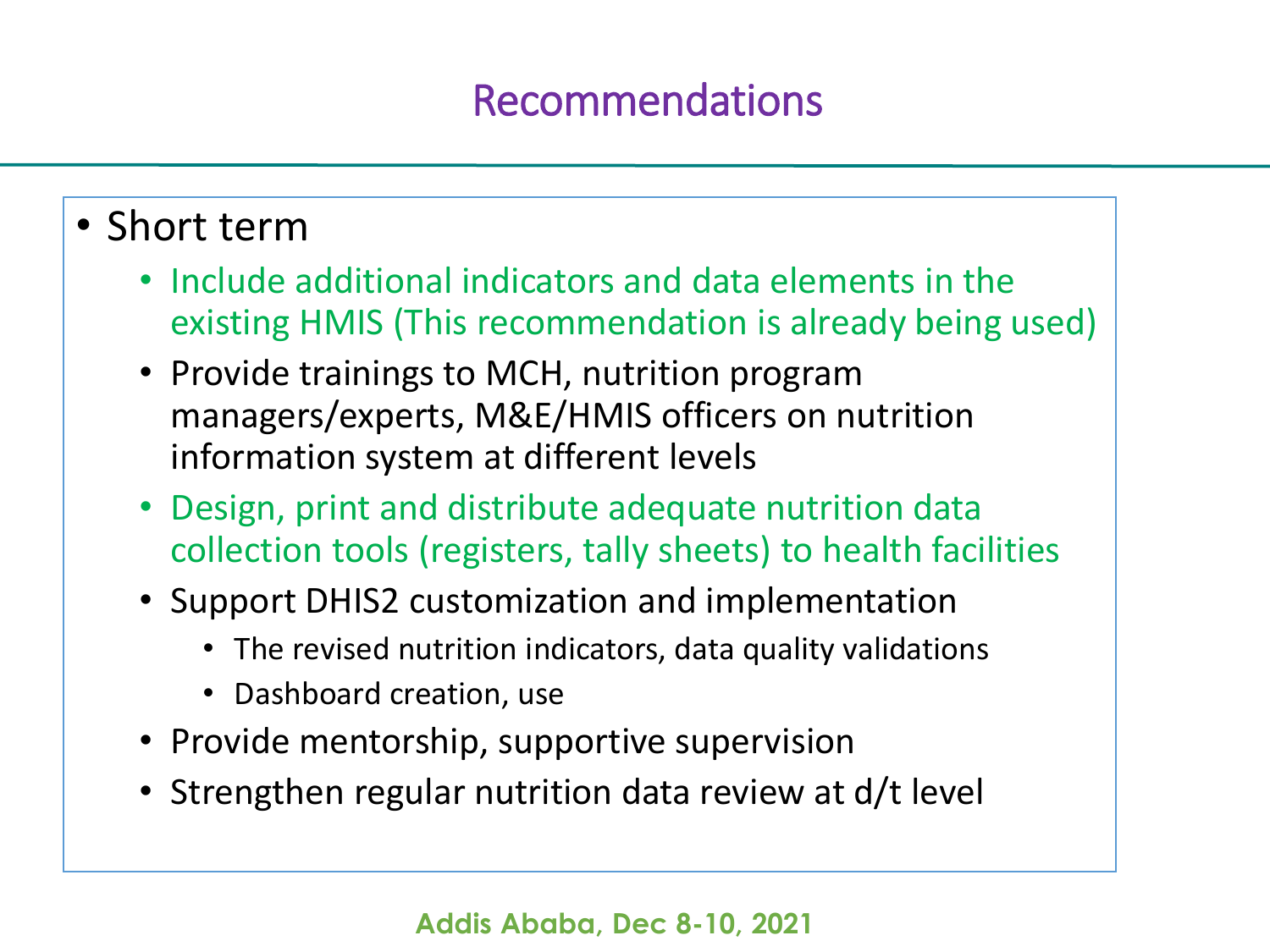## Recommendations…

## • Long term:

- Design and implement standardized nutrition information system in other relevant sectors
- Design data quality improvement strategy at national level and cascade its implementation to all levels of the health system
- Implement HMIS in private facilities
- Expand UNISE to more sites
- Create and implement a national and sub-national multi-sectoral nutrition data sharing and review platforms